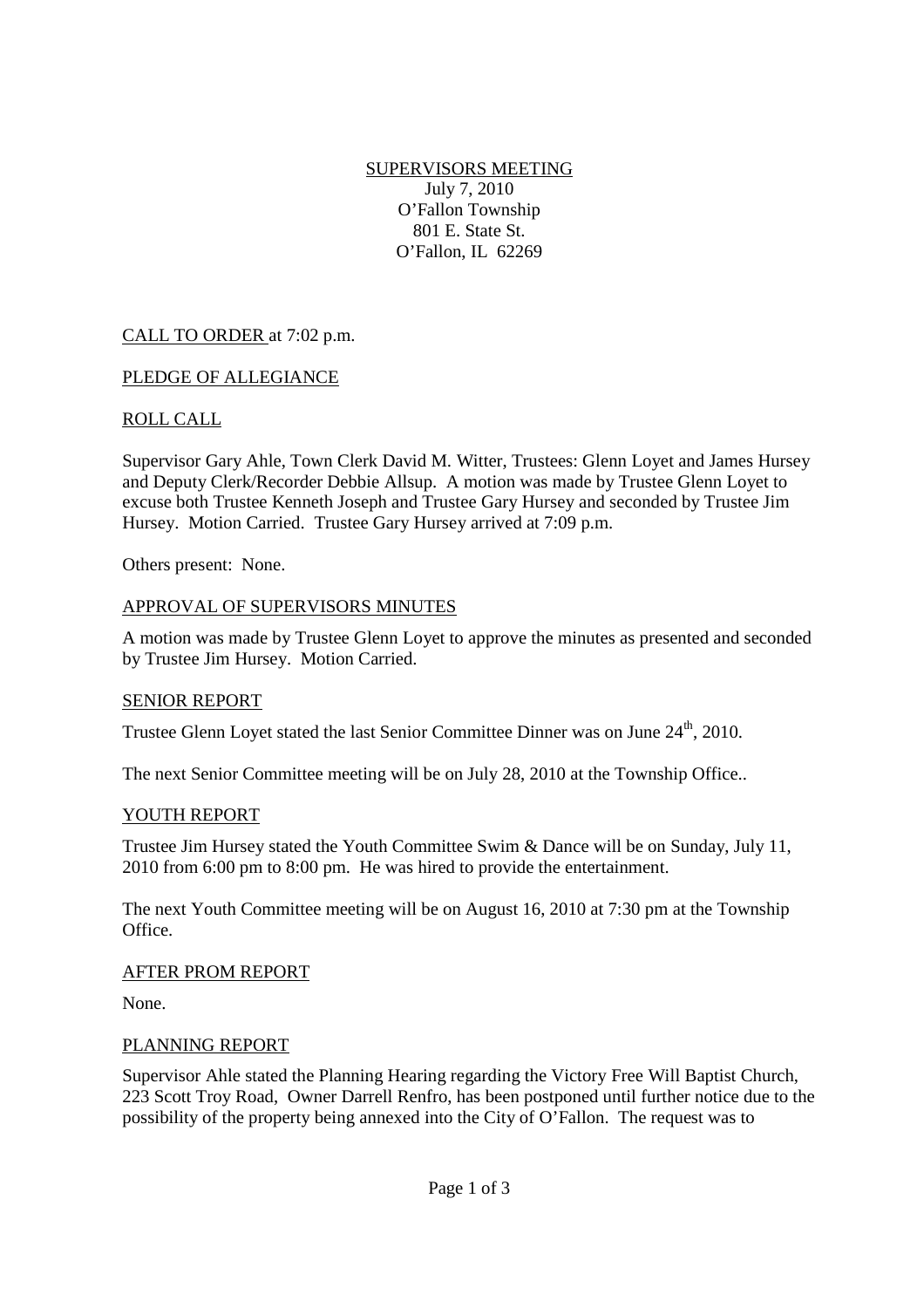consider a Special Use Permit to allow for the construction of a Church in an "A" Agricultural Industry Zone District.

Trustee Gary Hursey reported there will be a Planning Hearing on Tuesday, July 20, 2010 at 7:30 p.m., at the O'Fallon Township Building to consider a Special Use Permit to allow a Farm Residence (Secondary) on 5-acres in "A" Agricultural Industry Zone District. Said request was made by Carl Runkwitz and Kathy Davinroy.

# TRUSTEES REPORT

Supervisor Gary Ahle stated the After Prom Committee should contact representatives of MADD (Mothers Against Drunk Driving) and SADD (Students Against Drunk Driving) to possibly sponsor the event. Trustee Jim Hursey stated he would set up a meeting to solicit their involvement.

Trustee Gary Hursey stated he had been invited to attend a tour of Scott Air Force Base, US Space Command facility on June  $17<sup>th</sup>$ , 2010. He received a letter from Colonel Odey thanking him for taking time to attend the tour.

Trustee Glenn Loyet questioned Trustee Gary Hursey on the June 24<sup>th</sup> TIF meeting. The subject property is from Lincoln to Green Mount along Interstate 64. A brief discussion followed.

# TOWN CLERK REPORT

Town Clerk Dave Witter reported the Prevailing Wage Rate has been filed with the County, Secretary of State and Illinois Department of Labor as required by law.

Town Clerk Dave Witter asked the Board if they wanted their personal cell or home phone numbers listed on the web site. Following a brief discussion it was decided that it would be up to each individual what number they wanted to have listed. Trustees Gary Hursey and Jim Hursey said to list their cell phone numbers, Trustee Glenn Loyet said to use his home number. The remaining Board members would list the office phone number. Debbie Allsup had spoke with Trustee Kenneth Joseph over the phone and stated he would use the office number.

## SUPERVISORS REPORT

The O'Fallon – Shiloh Chamber of Commerce is inquiring to see if they would have enough interest in advertising for a new High-Tech Community Map. A discussion followed.

The Township received a letter from the O'Fallon FBLA (Future Business Leaders of America) thanking the Board for their recent donation. We also received a "Thank You" from Debbie Dawson for all the experience she obtained while working at the Township and for the plaque she received.

## UNFINISHED BUSINESS

St. Clair County Intergovernmental Grants Department notified the Township they had approved the time extension of 30 days for the Behrens Street – Carson Drive Sanitary Sewer